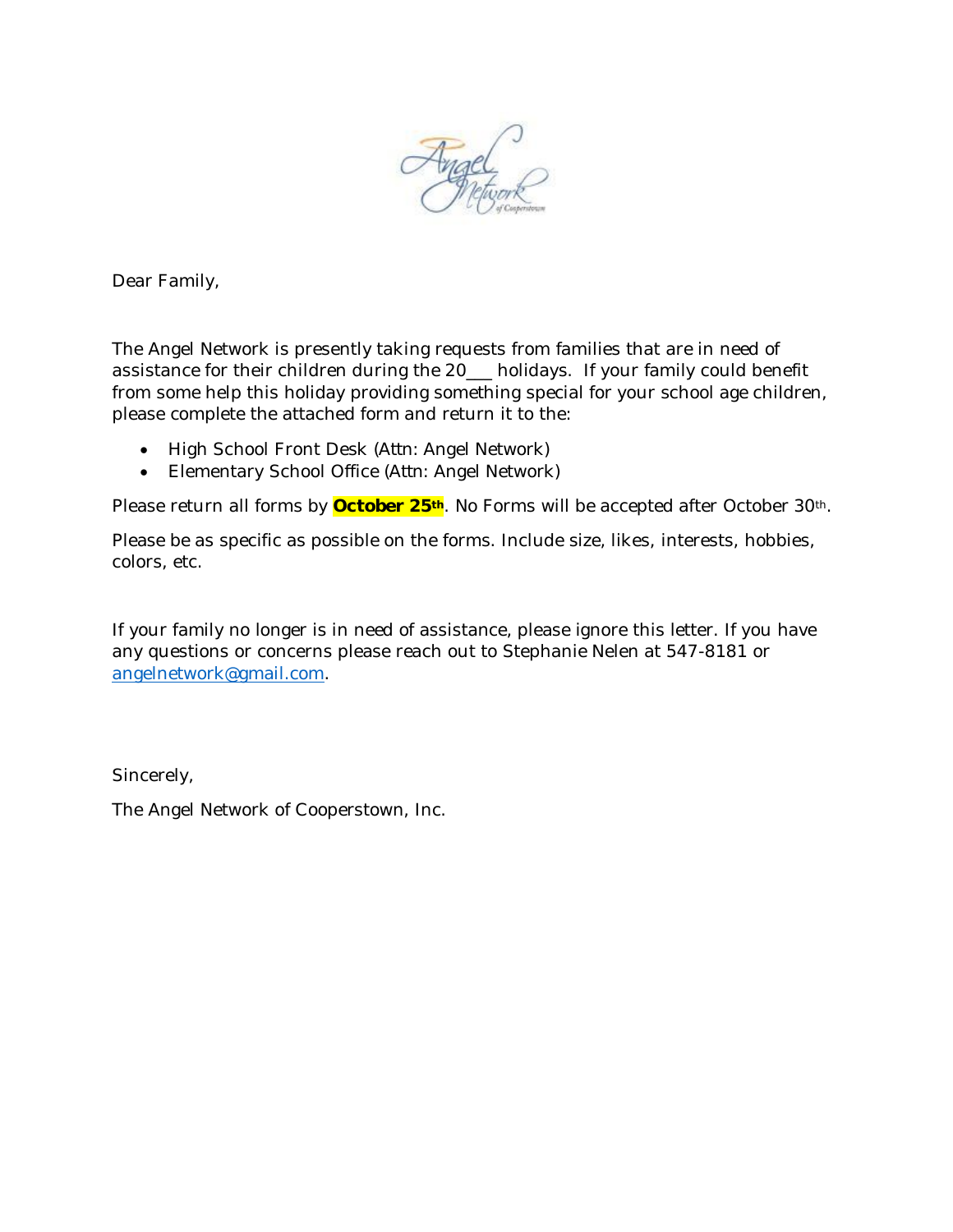| Angel Network Holiday Request form 20 | Family# |
|---------------------------------------|---------|
|---------------------------------------|---------|

| amıly |  |
|-------|--|
|-------|--|

| <b>Parent/Guardian</b>     |       |
|----------------------------|-------|
| <b>Contact info: Phone</b> | Email |
| <b>Address:</b>            |       |

## **First and Last Name and Grade of Children:**

| 1. $\qquad \qquad$ |  |
|--------------------|--|
| 2. $\qquad \qquad$ |  |
|                    |  |
|                    |  |
| 5.                 |  |

Please complete the wish list guideline below for EACH **school-aged child** in your family. Each child received two gifts, one item of clothing and one toy or other fun item. Gift cards are only allowed for children over 12 and are limited to ideas such as movie theater or iTunes gift cards.

## **Please consider the top necessities of each child, then consider their wants and wishes.**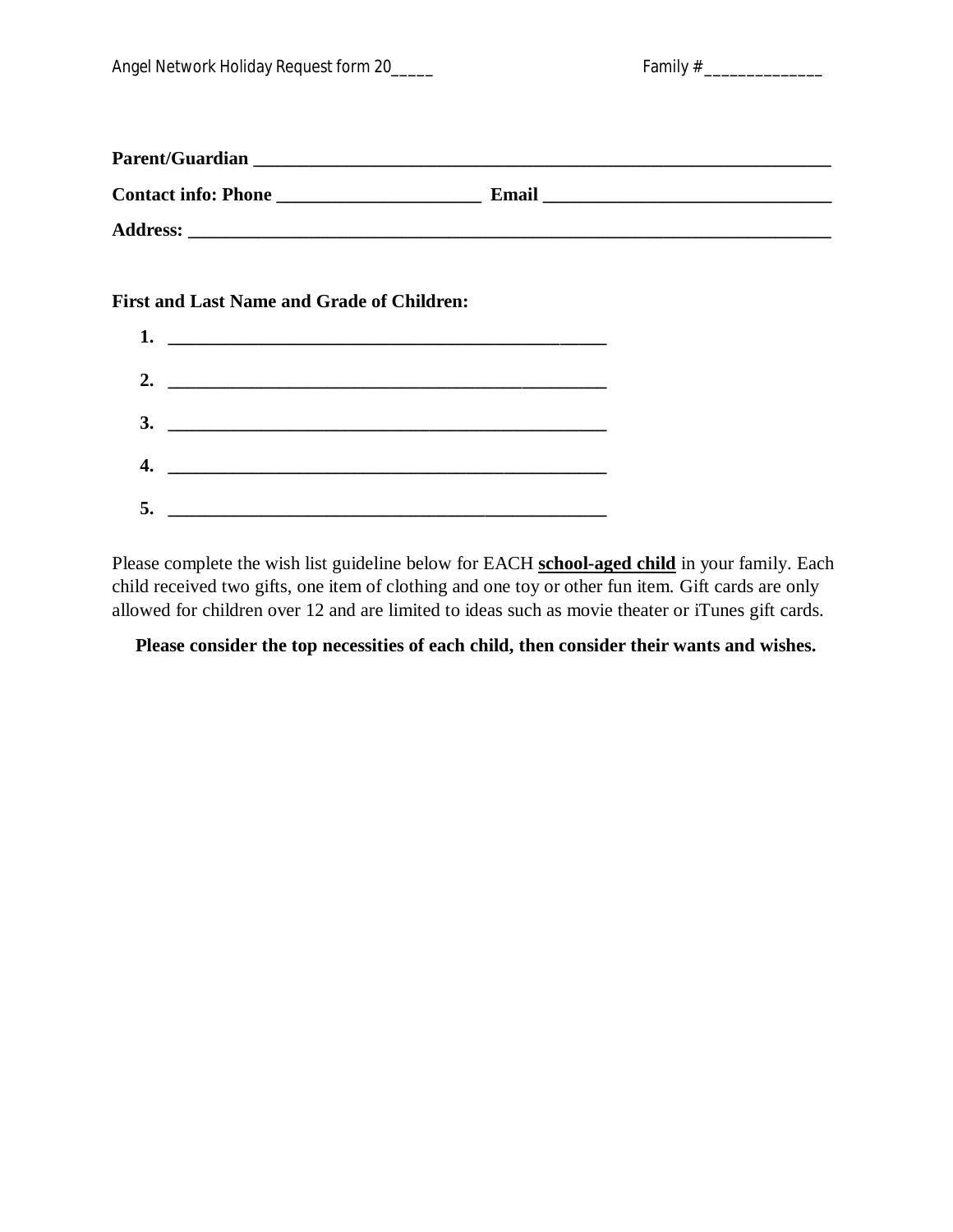**Child #1** First Name:\_\_\_\_\_\_\_\_\_\_\_\_\_\_\_\_\_\_\_\_\_ Last Name: \_\_\_\_\_\_\_\_\_\_\_\_\_\_\_\_\_\_\_ Age: \_\_\_\_\_\_\_\_\_\_\_

**Shirt:** Favorite color/character **Child/Youth Size Clothing** XS S M L XL Other: \_\_\_\_\_\_\_\_\_ **Adult Size Clothing** XS S M L XL Other: \_\_\_\_\_\_\_\_ **Additional helpful info: Pants:** Athletic Pants Sweat Pants Jeans **Child/Youth Size Clothing** XS S M L XL Other: \_\_\_\_\_\_\_\_\_ Number size: \_\_\_\_\_\_\_ **Adult Size Clothing** XS S M L XL Other: \_\_\_\_\_ W x \_\_\_\_\_ L **Additional helpful info: Shoes:** Sneakers Boots Dress Shoes Child Size \_\_\_\_\_\_\_\_\_ Additional helpful info? Youth Size Additional helpful info? Adult Size Additional helpful info? **Seasonal Needs: Winter Boots:** YES NO **Winter Hat**: YES NO **Winter Gloves:** YES NO **Winter Coat:**  YES NO **Winter Snow Pants:** YES NO **OTHER (please list): Necessities:** Underwear Size: Sock Size and Style: Toiletries: Shampoo Brand: Body wash brand: Toothpaste Brand: Other: **Toy Request:**  Please include favorite character and/or hobby Choice #1 Choice #2 Choice #3 **Grab Bag Items School Supplies** YES NO Arts and Crafts YES NO OTHER: **Additional Needs:** Please list specific items.  $\text{Idea #1}$   $\text{Idea #2}$   $\text{Idea #3}$ 

Please circle: **Gender:** Male Female Gender Neutral

**Any other helpful information about your child.** (*Please do not use names or identifies in this section.*)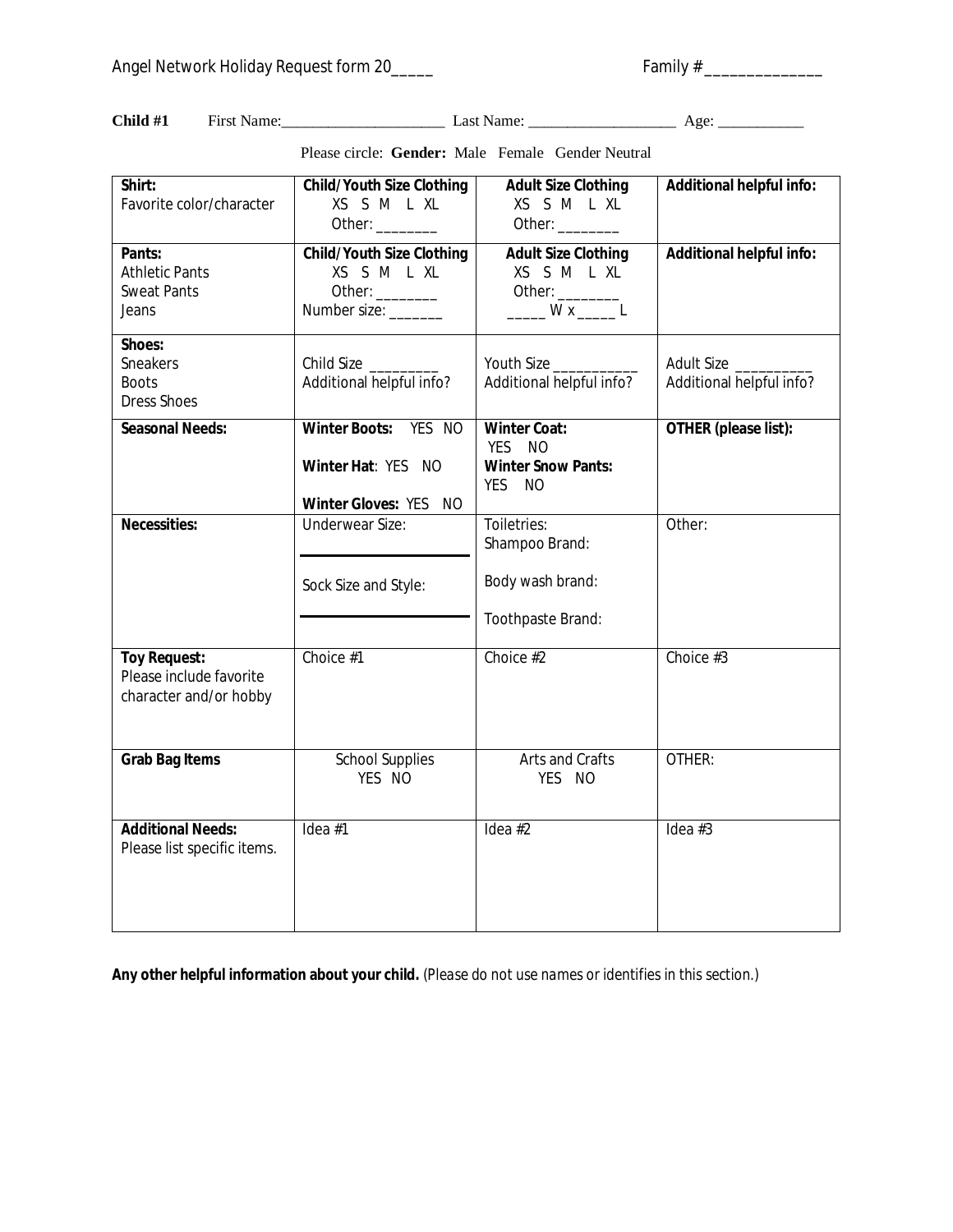**Child #2** First Name:\_\_\_\_\_\_\_\_\_\_\_\_\_\_\_\_\_\_\_\_\_ Last Name: \_\_\_\_\_\_\_\_\_\_\_\_\_\_\_\_\_\_\_ Age: \_\_\_\_\_\_\_\_\_\_\_

**Additional Needs:** Please list specific items.

| Shirt:<br>Favorite color/character                                       | <b>Child/Youth Size Clothing</b><br>XS S M L XL<br>Other: $\frac{1}{\frac{1}{2}}$        | <b>Adult Size Clothing</b><br>XS S M L XL<br>Other: $\_\_\_\_\_\_\_\_\_\_\_$                                   | <b>Additional helpful info:</b>        |
|--------------------------------------------------------------------------|------------------------------------------------------------------------------------------|----------------------------------------------------------------------------------------------------------------|----------------------------------------|
| Pants:<br><b>Athletic Pants</b><br><b>Sweat Pants</b><br>Jeans           | <b>Child/Youth Size Clothing</b><br>XS S M L XL<br>Other: $\_\_$<br>Number size: _______ | <b>Adult Size Clothing</b><br>XS S M L XL<br>Other: $\_\_\_\_\_\_\_\_\_\$<br>$\frac{1}{1}$ W x $\frac{1}{1}$ L | <b>Additional helpful info:</b>        |
| Shoes:<br>Sneakers<br><b>Boots</b><br><b>Dress Shoes</b>                 | Child Size<br>Additional helpful info?                                                   | Youth Size<br>Additional helpful info?                                                                         | Adult Size<br>Additional helpful info? |
| <b>Seasonal Needs:</b>                                                   | Winter Boots: YES NO<br>Winter Hat: YES NO<br><b>Winter Gloves: YES</b><br>NO.           | <b>Winter Coat:</b><br>YFS.<br>- NO<br><b>Winter Snow Pants:</b><br><b>YES</b><br><b>NO</b>                    | <b>OTHER</b> (please list):            |
| <b>Necessities:</b>                                                      | <b>Underwear Size:</b><br>Sock Size and Style:                                           | Toiletries:<br>Shampoo Brand:<br>Body wash brand:<br>Toothpaste Brand:                                         | Other:                                 |
| <b>Toy Request:</b><br>Please include favorite<br>character and/or hobby | Choice #1                                                                                | Choice #2                                                                                                      | Choice #3                              |
| <b>Grab Bag Items</b>                                                    | <b>School Supplies</b><br>YES NO                                                         | Arts and Crafts<br>YES NO                                                                                      | OTHER:                                 |

Please circle: **Gender:** Male Female Gender Neutral

**Any other helpful information about your child.** (*Please do not use names or identifies in this section.*)

 $\text{Idea #1}$   $\text{Idea #2}$   $\text{Idea #3}$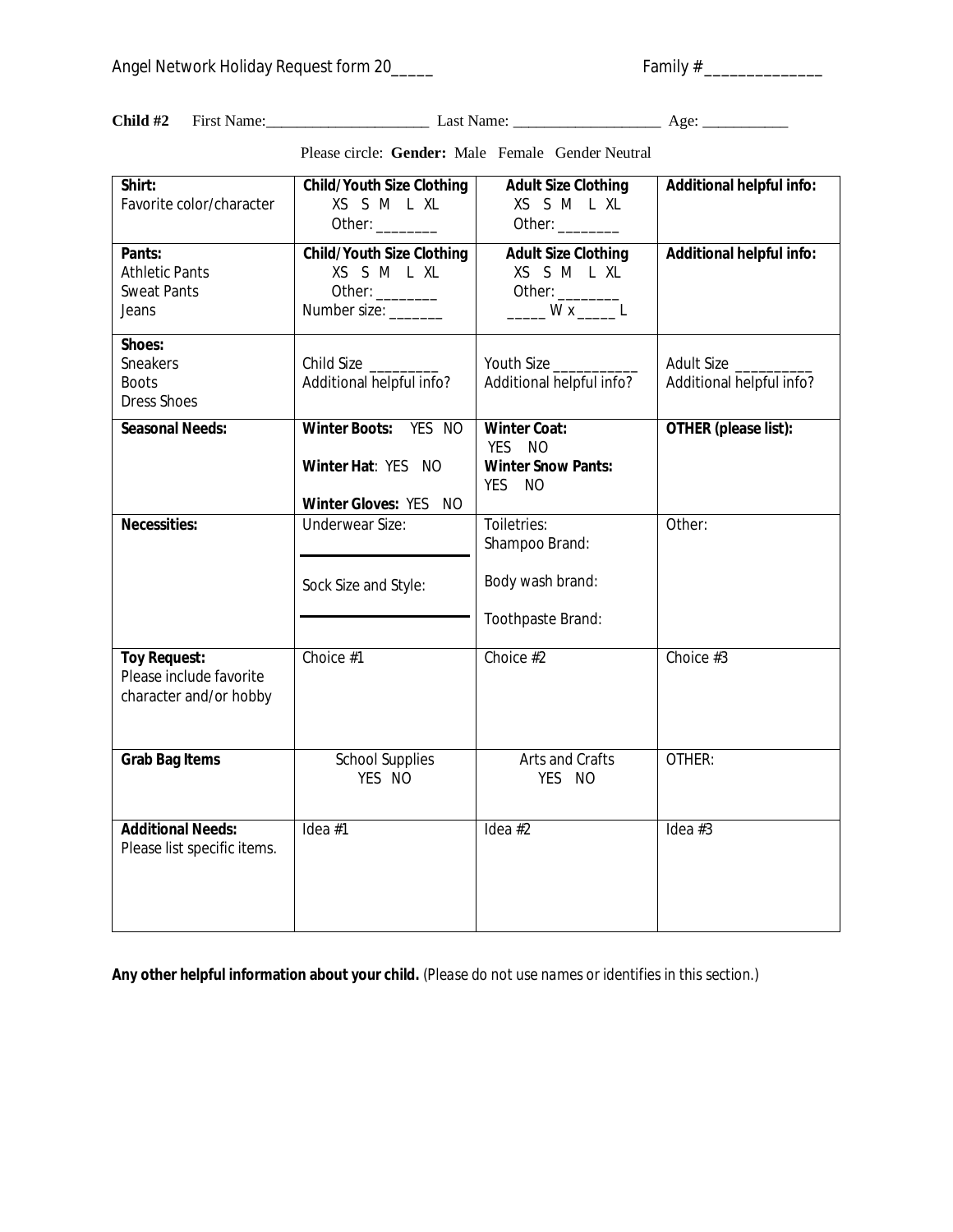**Child #3** First Name:\_\_\_\_\_\_\_\_\_\_\_\_\_\_\_\_\_\_\_\_\_ Last Name: \_\_\_\_\_\_\_\_\_\_\_\_\_\_\_\_\_\_\_ Age: \_\_\_\_\_\_\_\_\_\_\_

| Shirt:<br>Favorite color/character                                       | <b>Child/Youth Size Clothing</b><br>XS S M L XL<br>Other: $\frac{1}{2}$                  | <b>Adult Size Clothing</b><br>XS S M L XL<br>Other: _________                                   | <b>Additional helpful info:</b>        |
|--------------------------------------------------------------------------|------------------------------------------------------------------------------------------|-------------------------------------------------------------------------------------------------|----------------------------------------|
| Pants:<br><b>Athletic Pants</b><br><b>Sweat Pants</b><br>Jeans           | <b>Child/Youth Size Clothing</b><br>XS S M L XL<br>Other: $\_\_$<br>Number size: _______ | <b>Adult Size Clothing</b><br>XS S M L XL<br>Other: $\_\_$<br>$\frac{1}{1}$ W x $\frac{1}{1}$ L | <b>Additional helpful info:</b>        |
| Shoes:<br><b>Sneakers</b><br><b>Boots</b><br><b>Dress Shoes</b>          | Child Size<br>Additional helpful info?                                                   | Youth Size<br>Additional helpful info?                                                          | Adult Size<br>Additional helpful info? |
| <b>Seasonal Needs:</b>                                                   | Winter Boots: YES NO<br>Winter Hat: YES NO<br>Winter Gloves: YES NO                      | <b>Winter Coat:</b><br><b>YES</b><br><b>NO</b><br><b>Winter Snow Pants:</b><br><b>NO</b><br>YES | <b>OTHER</b> (please list):            |
| <b>Necessities:</b>                                                      | <b>Underwear Size:</b><br>Sock Size and Style:                                           | Toiletries:<br>Shampoo Brand:<br>Body wash brand:<br>Toothpaste Brand:                          | Other:                                 |
| <b>Toy Request:</b><br>Please include favorite<br>character and/or hobby | Choice #1                                                                                | Choice #2                                                                                       | Choice #3                              |
| <b>Grab Bag Items</b>                                                    | <b>School Supplies</b><br>YES NO                                                         | Arts and Crafts<br>YES NO                                                                       | OTHER:                                 |
| <b>Additional Needs:</b><br>Please list specific items.                  | Idea $#1$                                                                                | Idea $#2$                                                                                       | Idea $#3$                              |

Please circle: **Gender:** Male Female Gender Neutral

**Any other helpful information about your child.** (*Please do not use names or identifies in this section.*)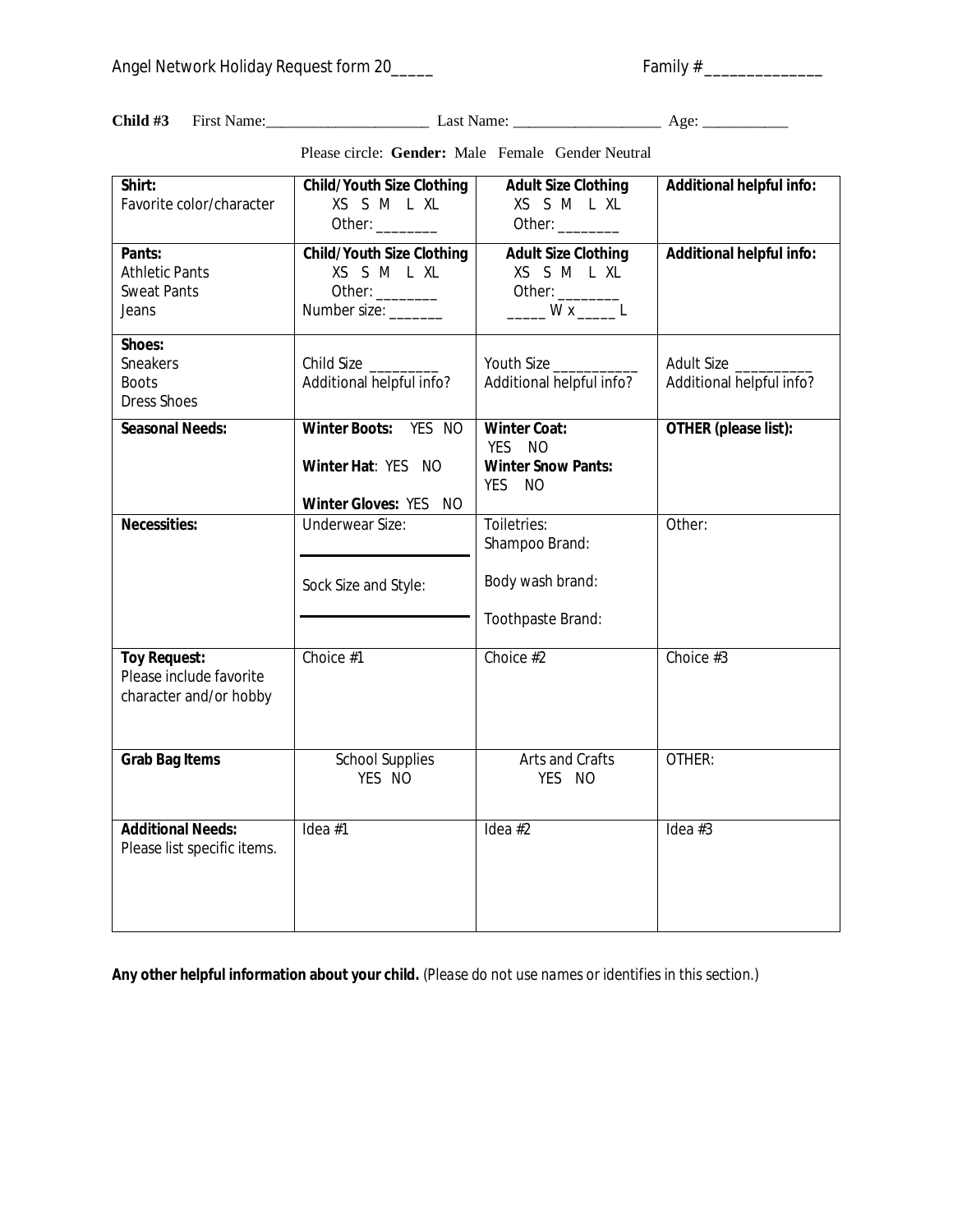**Child #4** First Name:\_\_\_\_\_\_\_\_\_\_\_\_\_\_\_\_\_\_\_\_\_ Last Name: \_\_\_\_\_\_\_\_\_\_\_\_\_\_\_\_\_\_\_ Age: \_\_\_\_\_\_\_\_\_\_\_

character and/or hobby

**Additional Needs:** Please list specific items.

**Grab Bag Items** School Supplies

| Shirt:<br>Favorite color/character                              | <b>Child/Youth Size Clothing</b><br>XS S M L XL<br>Other: $\frac{1}{\sqrt{1-\frac{1}{2}}\cdot\frac{1}{2}}$ | <b>Adult Size Clothing</b><br>XS S M L XL<br>Other: $\frac{1}{\sqrt{1-\frac{1}{2}}\cdot\frac{1}{2}}$                                      | <b>Additional helpful info:</b>                   |
|-----------------------------------------------------------------|------------------------------------------------------------------------------------------------------------|-------------------------------------------------------------------------------------------------------------------------------------------|---------------------------------------------------|
| Pants:<br><b>Athletic Pants</b><br><b>Sweat Pants</b><br>Jeans  | <b>Child/Youth Size Clothing</b><br>XS S M L XL<br>Other: $\frac{1}{2}$<br>Number size:                    | <b>Adult Size Clothing</b><br>XS S M L XL<br>Other: $\frac{1}{\sqrt{1-\frac{1}{2}}\cdot\frac{1}{2}}$<br>$\frac{1}{1}$ W x $\frac{1}{1}$ L | <b>Additional helpful info:</b>                   |
| Shoes:<br><b>Sneakers</b><br><b>Boots</b><br><b>Dress Shoes</b> | Child Size<br>Additional helpful info?                                                                     | Youth Size<br>Additional helpful info?                                                                                                    | Adult Size __________<br>Additional helpful info? |
| <b>Seasonal Needs:</b>                                          | Winter Boots: YES NO<br>Winter Hat: YES NO<br>Winter Gloves: YES NO                                        | <b>Winter Coat:</b><br>YES NO<br><b>Winter Snow Pants:</b><br>YES NO                                                                      | OTHER (please list):                              |
| <b>Necessities:</b>                                             | Underwear Size:<br>Sock Size and Style:                                                                    | Toiletries:<br>Shampoo Brand:<br>Body wash brand:<br>Toothpaste Brand:                                                                    | Other:                                            |
| <b>Toy Request:</b><br>Please include favorite                  | Choice #1                                                                                                  | Choice #2                                                                                                                                 | Choice #3                                         |

Arts and Crafts YES NO

 $\lceil \text{dea #1} \rceil$   $\lceil \text{dea #2} \rceil$   $\lceil \text{dea #3} \rceil$ 

OTHER:

Please circle: **Gender:** Male Female Gender Neutral

**Any other helpful information about your child.** (*Please do not use names or identifies in this section.*)

YES NO